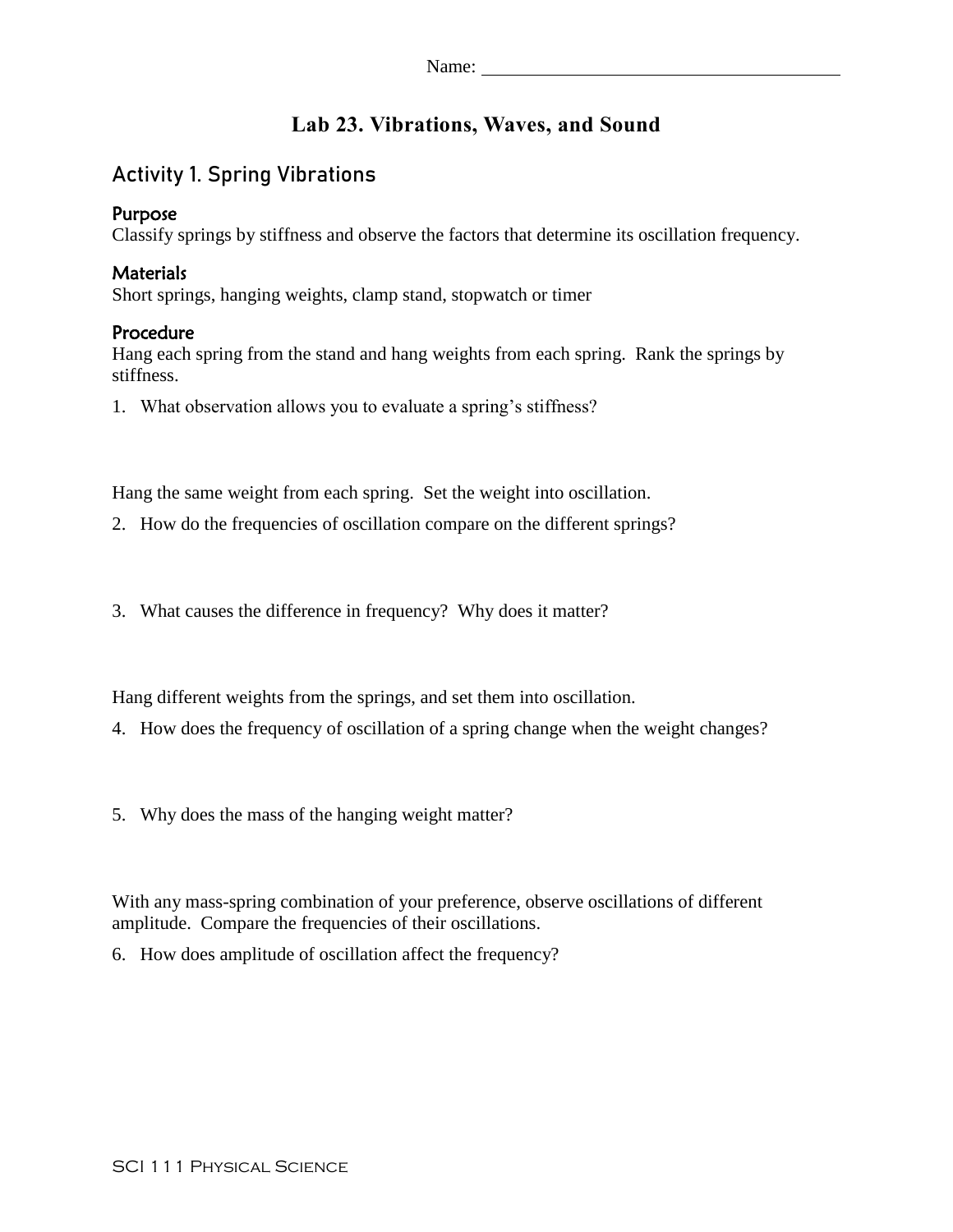# **Activity2. Pendulum**

### Purpose

Observe the characteristics of a simple pendulum.

### **Materials**

Clamp stand, weights on strings, stopwatch or timer

#### Procedure

Swing the pendulum. Try to change the frequency of its oscillation.

1. What could you do to change the frequency of the pendulum's oscillation?

Try it with a different weight.

2. Did changing the weight affect the characteristics of the pendulum? What changed, and what was the same?

# **Activity 3: Coil Spring**

#### Purpose

In this activity you will observe transverse waves in one-dimensional media.

#### **Materials**

Long coil spring or stretch cord, stopwatch.

#### **Overview**

You will explore the propagation of waves in a spring, and qualitatively see the factors that affect wave speed and wavelength. You will create and observe **transverse** waves in this activity.

#### Procedure

Have two people hold a long spring, one at each end. . (It works best if the ends are firmly fixed, for example by bracing your hand against your body, a tabletop, or a wall.) Have one person quickly move her or his end up and down once. Or, "pluck" the spring by holding the end fixed and lifting a nearby point,  $(\sim)$  then letting go.

1. What happens?

This kind of wave is called "transverse," because the spring moves in a different dimension than the wave.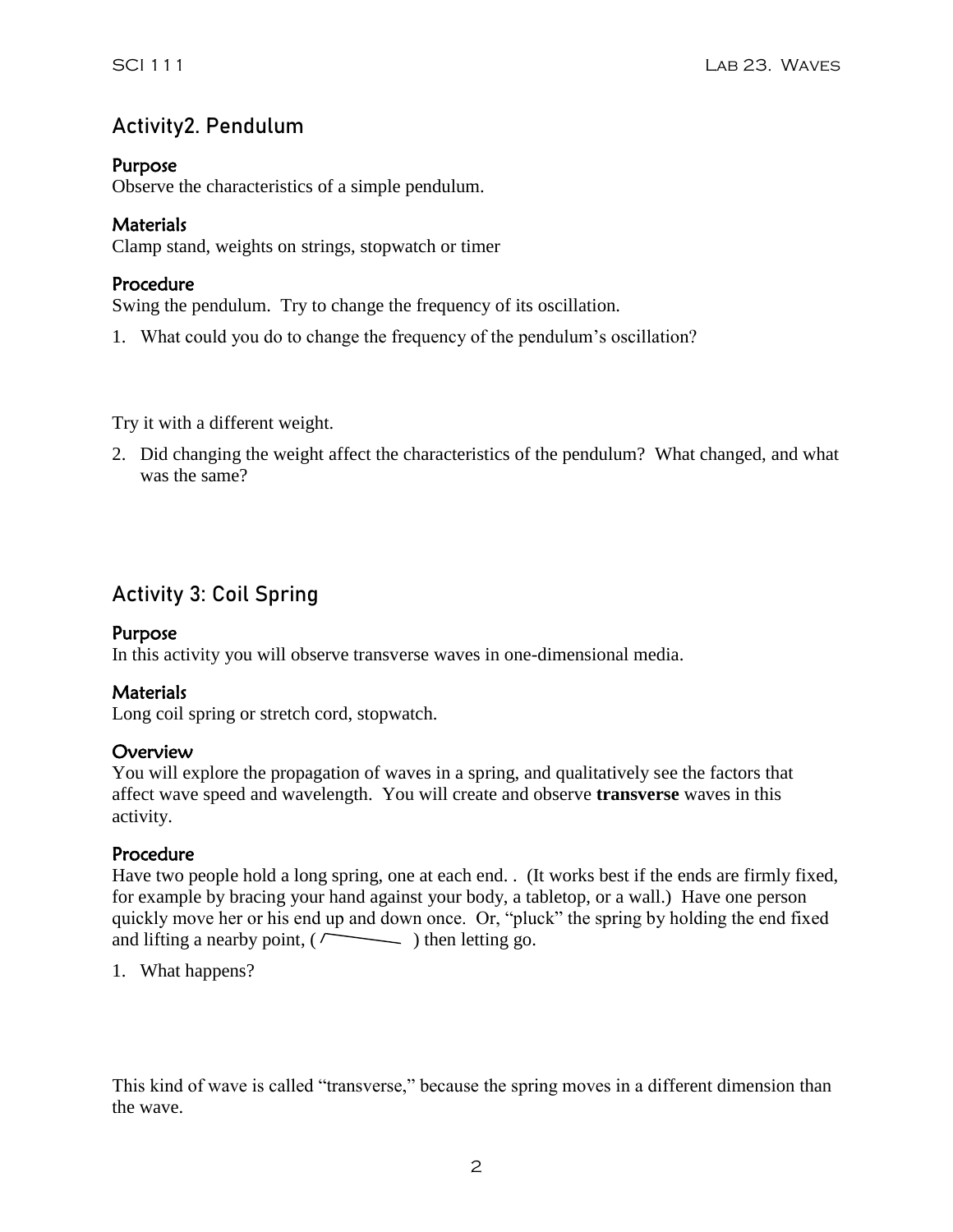Stand farther apart so that there is more tension on the spring. Again, move one end up and down quickly.

2. Is there any difference from the previous time?

Now have one person hold her or his end of the spring fixed against a table or something like that; we want as much reflected wave energy as possible.

3. Generate a single pulse from the other end. What happens to the pulse when it reaches the fixed end?

Move the free end up and down, slowly at first, and then fas With a little practice, you should be able to produce the patterns illustrated at the right. These are called **standing waves** because parts of the spring are actually standing still, and the parts between them are moving the most. The still parts are called **nodes**, and the maximally moving parts **antinodes**.

4. At what frequencies do these patterns occur? How can y measure the frequencies?







Remain where you are and change the tension in the spring or cord by feeding or taking up some slack. Create the same standing wave patterns as before.

- 5. Record the frequencies of the different patterns.
- 6. The frequencies should be different than before. How have they changed?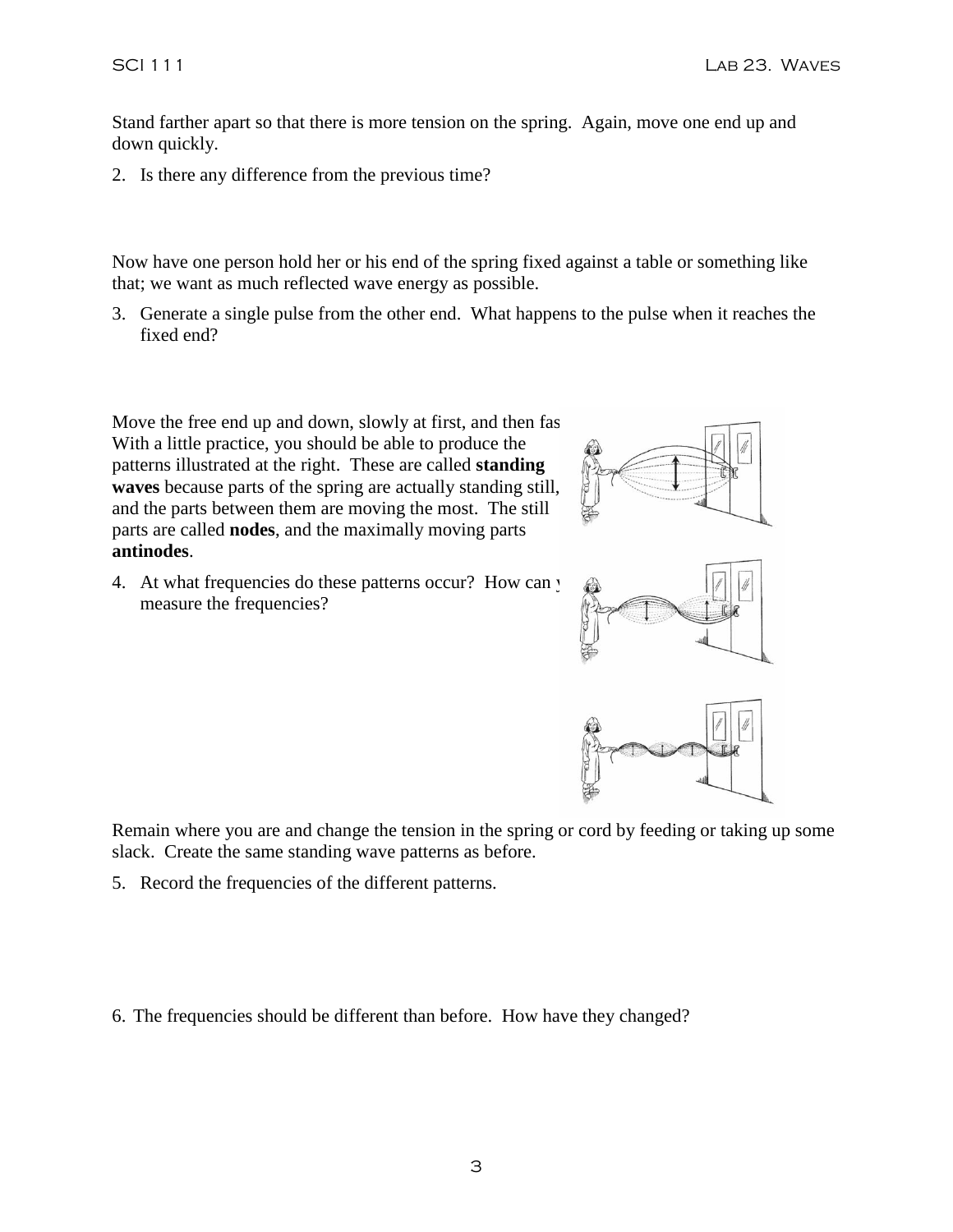Verify that you can also make standing waves by moving the spring side-to-side rather than up and down.

# **Activity 4. Slinky**

#### Purpose

In this activity you will observe longitudinal waves in one-dimensional media.

#### **Materials**

Slinky, stopwatch.

#### **Overview**

Pretty much the same as in Activity 3, but this time with longitudinal waves in a slinky.

#### Procedure

Please do not over-stretch the Slinky.

- 1. Now look at a Slinky. Lay it on a smooth surface such as a tabletop or the floor. Have two people hold it, one at each end. Verify that you can make transverse waves (where the spring moves side-to-side) just as you did with the long spring.
- 2. Now make a different kind of wave with the Slinky. Instead of moving one end perpendicular to the travel of the waves, push and pull the Slinky along the direction of its length. Watch the rest of the Slinky for a disturbance that travels along it. What do you see? (This kind of wave is called "longitudinal," because the spring moves along the same dimension as the wave.)
- 3. Create a single pulse by pushing or pulling the end once. Then stretch the Slinky so that it is under greater tension and create a single pulse again. How does tension affect the pulse?
- 4. You should be able to make standing longitudinal waves in the Slinky. How many nodes can you make?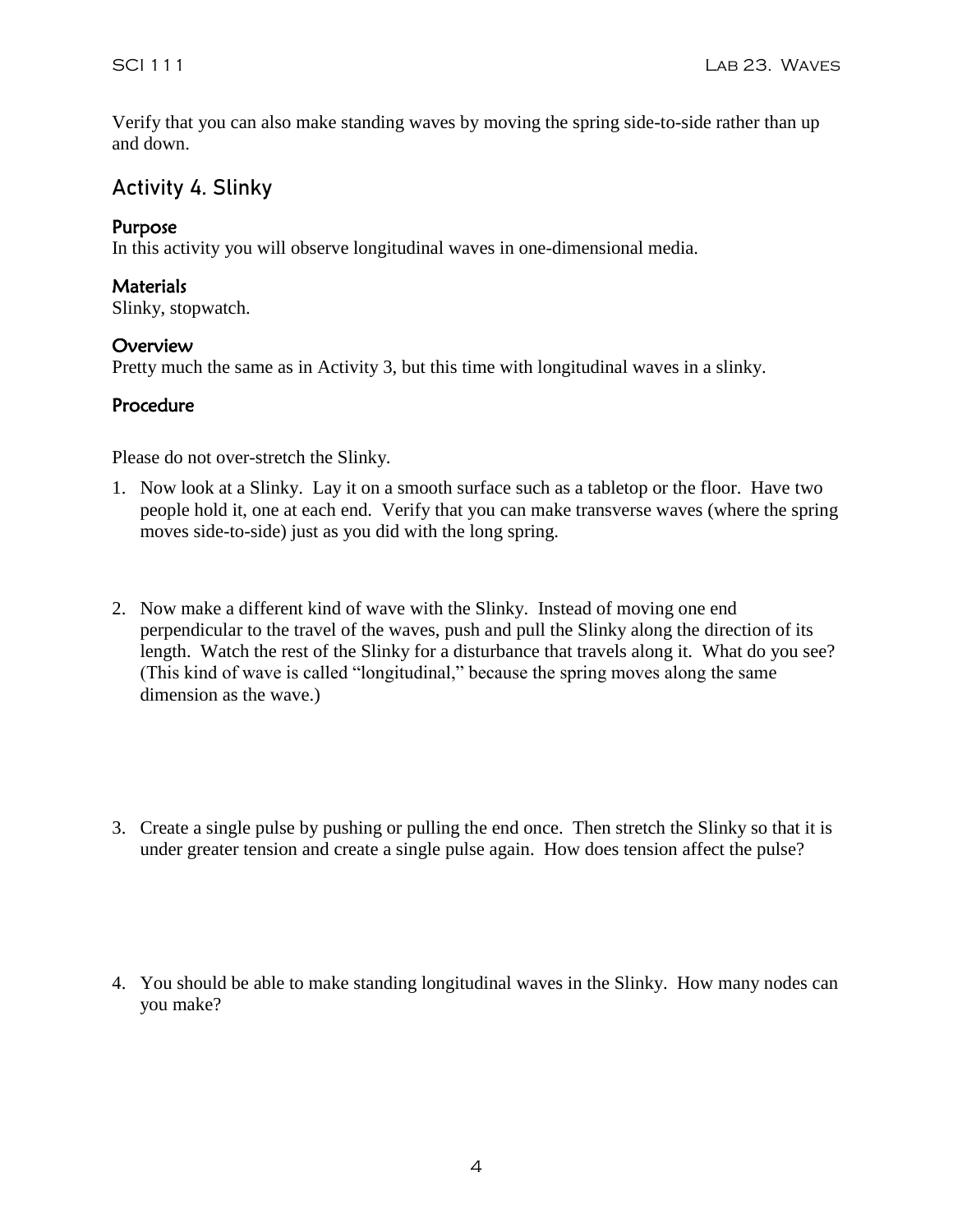# **Activity 5. Chimes**

## Purpose

You will investigate some of the wave properties of sound.

### **Materials**

Metal bars, string, rubber mallet

#### **Overview**

Sound is a longitudinal wave! When sound is produced by a vibrating object, the frequency the sound wave is the object's frequency of vibration. Sometimes, however, standing waves of sound are set up inside containers of the appropriate size and shape, and the wavelength of the sound is determined by the size of the container. Sound waves can combine to make new sounds.

#### Procedure

1. Predict: when you hit a chime, it makes a sound. What determines the pitch of the sound?

2. Suspend a metal bar from a string tied exactly around its center. Adjust the position of the string so that the bar balances. Hit the bar lightly with a rubber mallet. (Try not to let the bar swing very fast.) What do you hear?

3. Similarly hit suspended bars of different metals and lengths. How does the sound you hear differ?

4. Does the sound depend on where on the bar you hit it with the rubber mallet?

5. Is the sound different if you hit a suspended metal bar with another metal bar?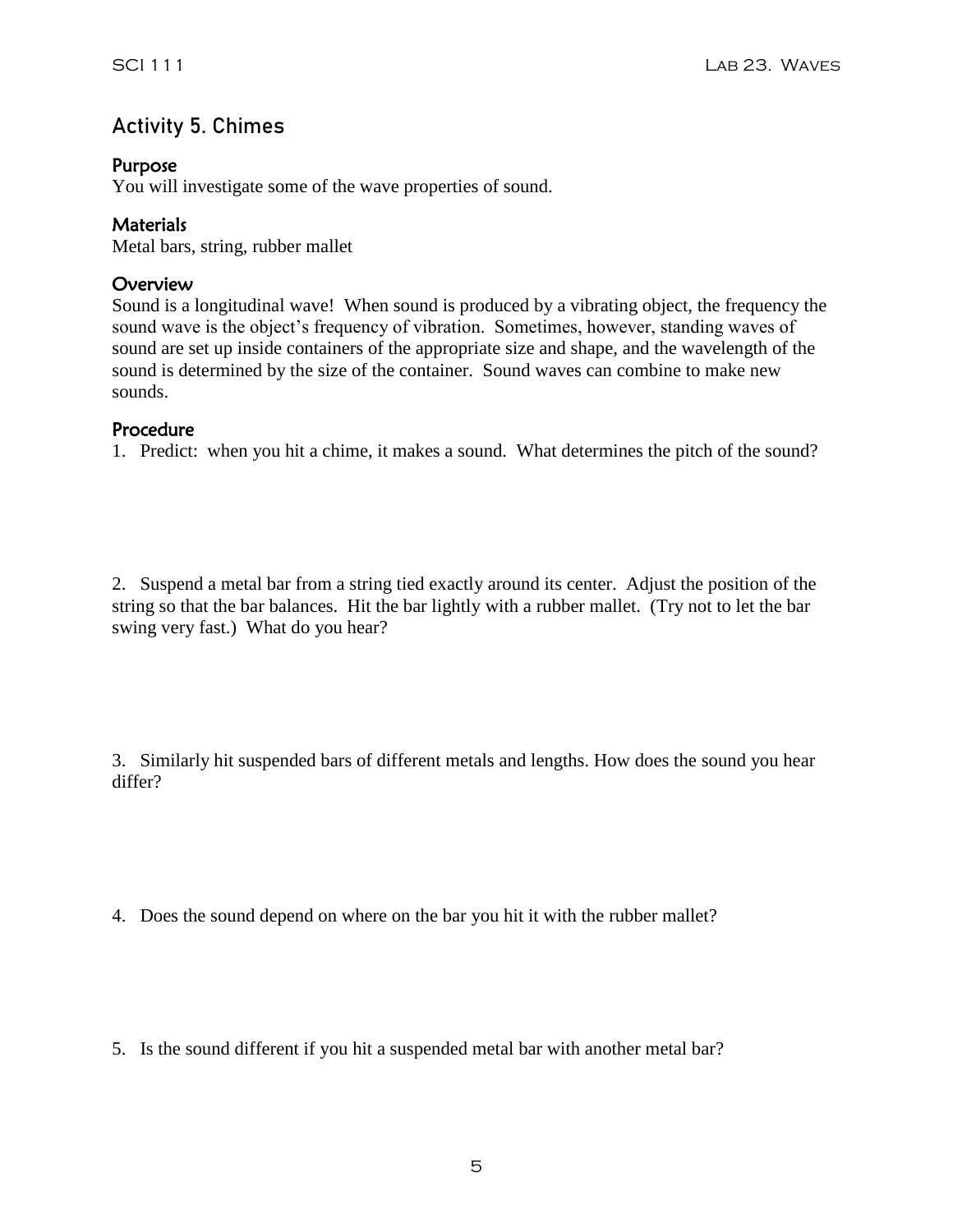# **Activity 6. Singing tube**

## **Materials**

Corrugated plastic singing tube

## Procedure

Hold the tube by the flared end and swing it in a circle. Be sure not to hit anyone with the swinging tube! Adjust the speed of your swinging to obtain a clear sound from the tube

1. Describe the sound.

Change the speed of swinging. Try to produce a different note.

- 2. How many different notes can you make?
- 3. How are the different notes you produce related?

# **Activity 7. Wave tubs**

#### Purpose

How do waves behave in two dimensions? Here you will observe waves on the surface of water. You will also observe how these waves move near obstacles and barriers.

#### **Materials**

Flat tub, plastic lid, water, bucket or gallon jug, large funnel

## **Overview**

Water surface waves are complicated! The crashing surf at the beach is obviously different from a simple sine wave. Nevertheless, they do illustrate some features common to all types of waves. We use water surface waves in this activity to look more closely at the reflection of waves from barriers.

## Procedure

Put some water in the tub. Allow enough for the entire bottom to be covered to at least 5 cm depth.

Generate circular wave pulses by dipping your finger in the water at different positions. Make wave trains by rhythmically moving your finger up and down.

1. What happens to the waves when they reach the side of the tub?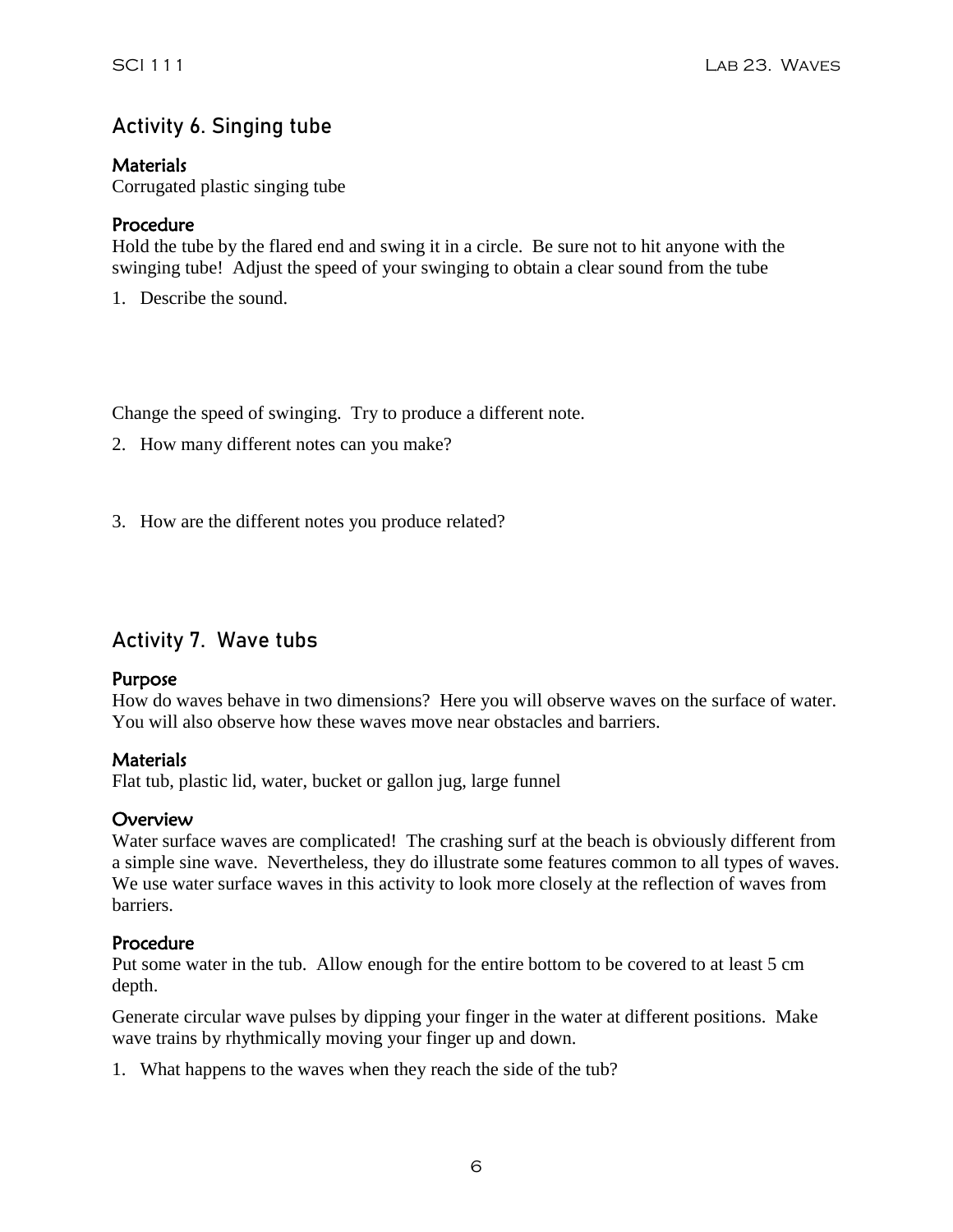2. Tap a side of the tub. Describe the waves that are produced.



3. How does the pulse travel across the surface of the water?

Make standing waves by rhythmically moving the lid back and forth.

4. Can you make standing waves with different wavelengths? Sketch the pattern of the standing waves you produce.

- 5. Does the location of the lid in the tub affect the standing waves that you can produce?
- 6. Can you make standing waves if you hold the lid at an angle to the side of the tub?